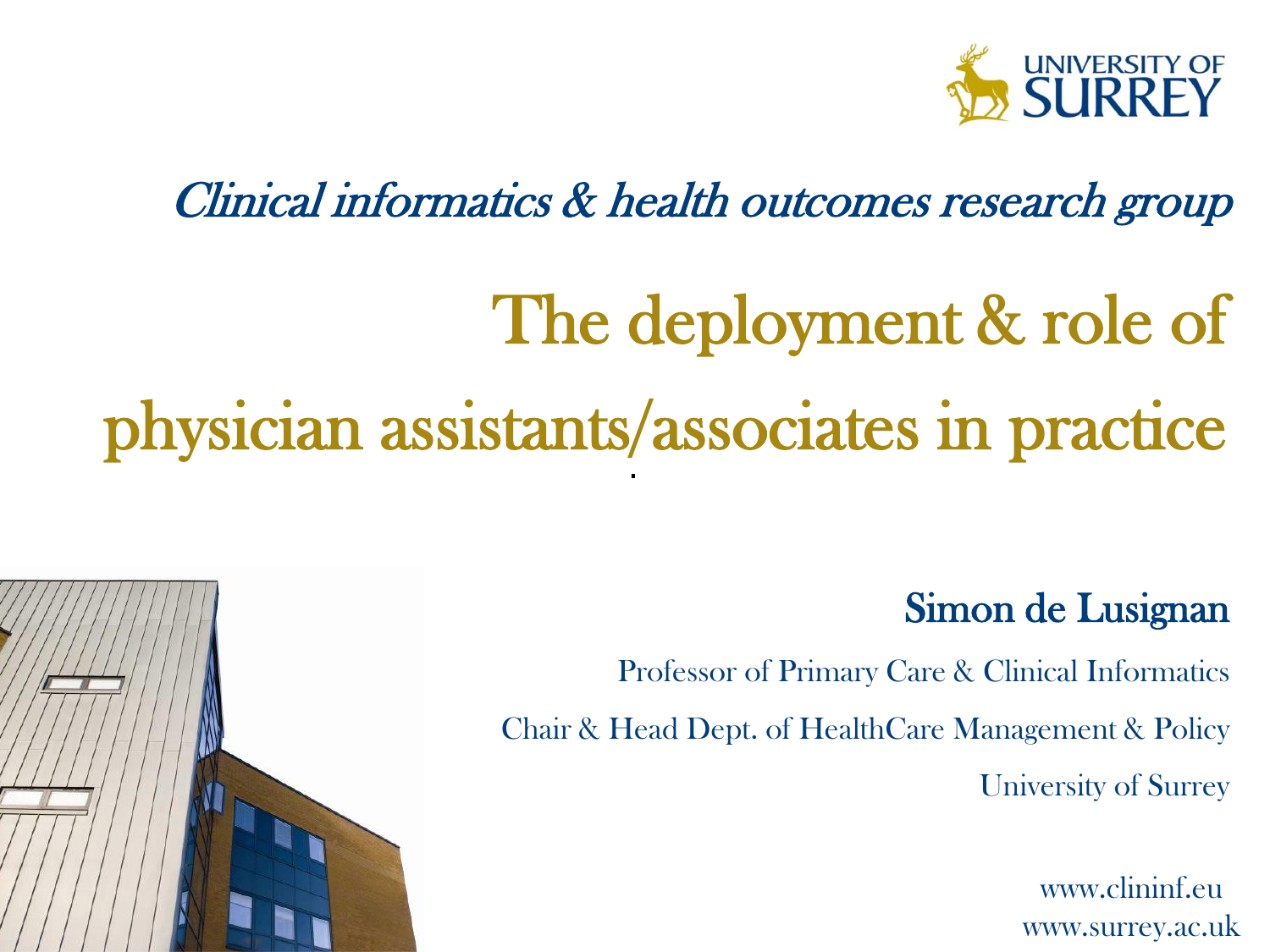#### My practice & academic work

- GP in Guildford (35Km SW of London)
	- 11,500 patient practice
	- 6.5 Whole time equivalent GPs / 8 partners
	- Computerised since 1988 EMIS brand since 1994
	- Involved in current health reforms
- Professor of Primary Care & Clinical Informatics
	- Chair in Healthcare Management & HoD
		- Health Care Management Masters Programme
	- Clinical Informatics & Health Outcomes Research Group: How IT can be used to improve quality:
	- (1) Impact of IT on the consultation ALFA
	- (2) Using routinely collected data for QI
		- Data linkage & pseudonymisation Director RCGP RSC
		- Chronic Kidney Disease (CKD) Diabetes Psychology
	- (3) Scholarship:

 - Chair PCI Working group of European & International Informatics organisations (EFMI & IMIA) PCI

- Editor of Informatics in Primary Care



**www.woodbridgehillsurgery.co.uk**



**www.clininf.eu**



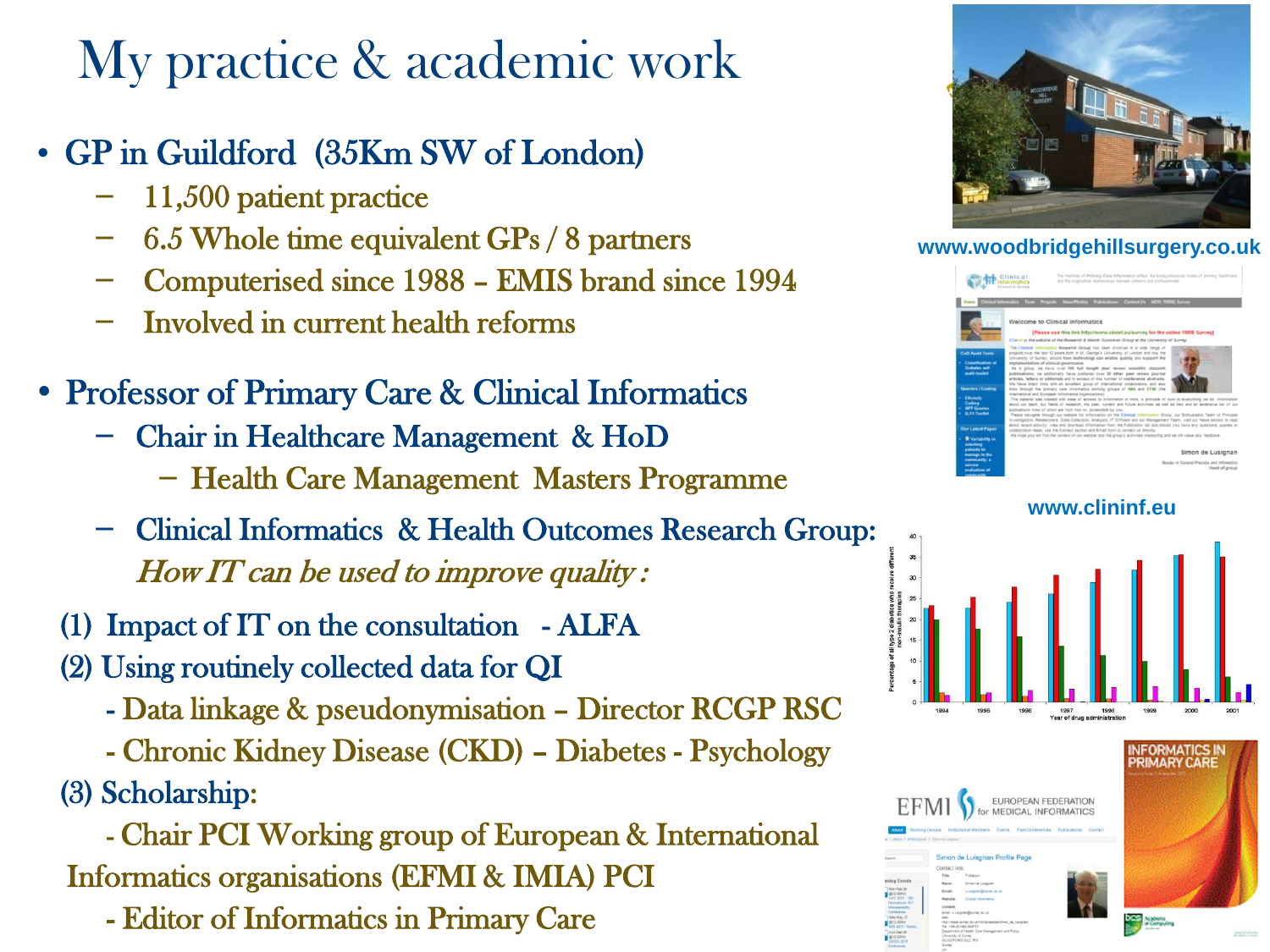### **Overview**



- The deployment & role of physician assistants (also known as associates) in general practice
	- Physician assistant training & role
	- Role in acute & chronic disease management
	- PAs in the business of primary care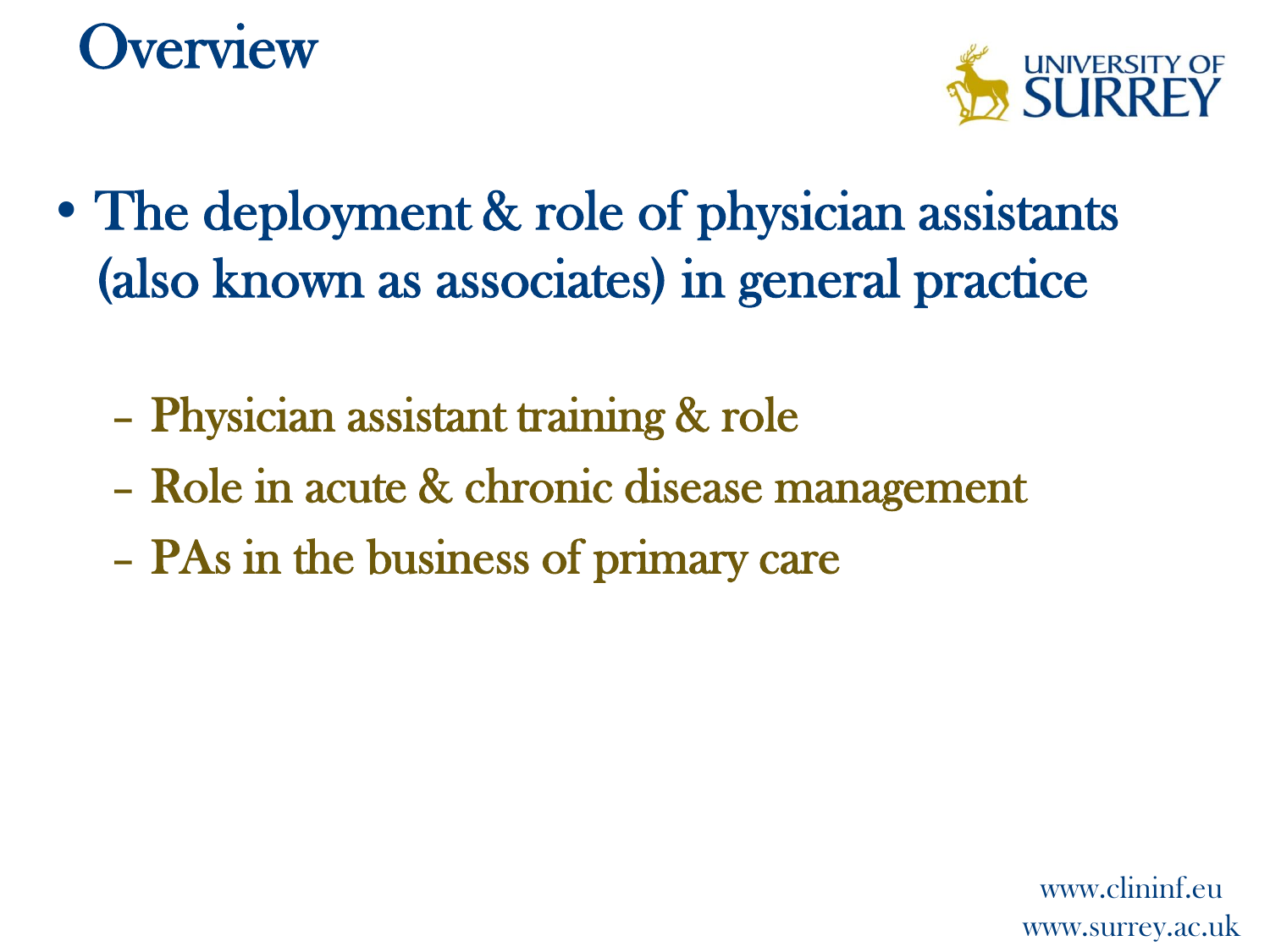#### **Journals Library**

#### Evaluation of Physician Assistants in Primary Care PI Prof Vari Drennan



| <b>Journals</b>                                        | Search                                                                                                                          | Q                                                                                                                                      | Journals Library                                    |                   | <b>Advanced Search</b> |                              |                 |                        |  |  |
|--------------------------------------------------------|---------------------------------------------------------------------------------------------------------------------------------|----------------------------------------------------------------------------------------------------------------------------------------|-----------------------------------------------------|-------------------|------------------------|------------------------------|-----------------|------------------------|--|--|
| Efficacy and Mechanism Evaluation                      |                                                                                                                                 |                                                                                                                                        | NIHR Journals Library » HS&DR » Volume 2 » Issue 16 |                   |                        |                              |                 |                        |  |  |
| <b>Health Services and Delivery</b><br><b>Research</b> | <b>HS&amp;DR</b><br>Investigating the contribution of physician assistants to primary care in<br>England: a mixed-methods study |                                                                                                                                        |                                                     |                   |                        |                              |                 |                        |  |  |
| <b>Health Technology Assessment</b>                    |                                                                                                                                 | Authors: Drennan V, Halter M, Brearley S, Carneiro W, Gabe J, Gage H, Grant R,                                                         |                                                     |                   |                        |                              |                 | <b>Downloads</b>       |  |  |
| Programme Grants for Applied<br>Research               | Joly L, de Lusignan S.<br>Journal: Health Services and Delivery Research Volume: 2 Issue: 16<br>Publication date: June 2014     |                                                                                                                                        |                                                     |                   |                        |                              |                 | <b>Purchase a Copy</b> |  |  |
| Public Health Research                                 |                                                                                                                                 | DOI: 10.3310/hsdr02160<br>Citation: Drennan V, Halter M, Brearley S, Carnelro W, Gabe J, Gage H, er al. Investigating the contribution |                                                     |                   |                        |                              |                 |                        |  |  |
| <b>Collections</b>                                     | of physician assistants to primary care in England: a mixed-methods study. Health Serv Deliv Res<br>2014; 2(16)                 |                                                                                                                                        | <b>Responses</b>                                    |                   |                        |                              |                 |                        |  |  |
|                                                        | $\blacksquare$ Share $\vert \langle \vert 3 \rangle$                                                                            | <b>Project Links</b>                                                                                                                   |                                                     |                   |                        |                              |                 |                        |  |  |
| Information for authors                                |                                                                                                                                 |                                                                                                                                        |                                                     |                   |                        |                              |                 |                        |  |  |
| Be a reviewer                                          | <b>Table of contents</b>                                                                                                        | <b>Abstract</b>                                                                                                                        | <b>Plain English summary</b>                        |                   |                        | <b>Scientific summary</b>    | <b>Chapters</b> |                        |  |  |
| About                                                  | <b>Important information</b>                                                                                                    |                                                                                                                                        | <b>References</b>                                   | <b>Appendices</b> | Glossary               | <b>List of abbreviations</b> |                 |                        |  |  |
| <b>News</b>                                            | Abstract                                                                                                                        |                                                                                                                                        |                                                     |                   |                        |                              |                 |                        |  |  |

#### **Background**

Primary health care is changing as it responds to demographic shifts, technological changes and fiscal constraints. This, and predicted pressures on medical and nursing workforces, raises questions about staffing configurations. Physician assistants (PAs) are mid-level practitioners, trained in a medical model over 2 years at postgraduate level to work under a supervising doctor. A small number of general practices in England have employed PAs.

#### **Objective**

To investigate the contribution of PAs to the delivery of patient care in primary care services in England.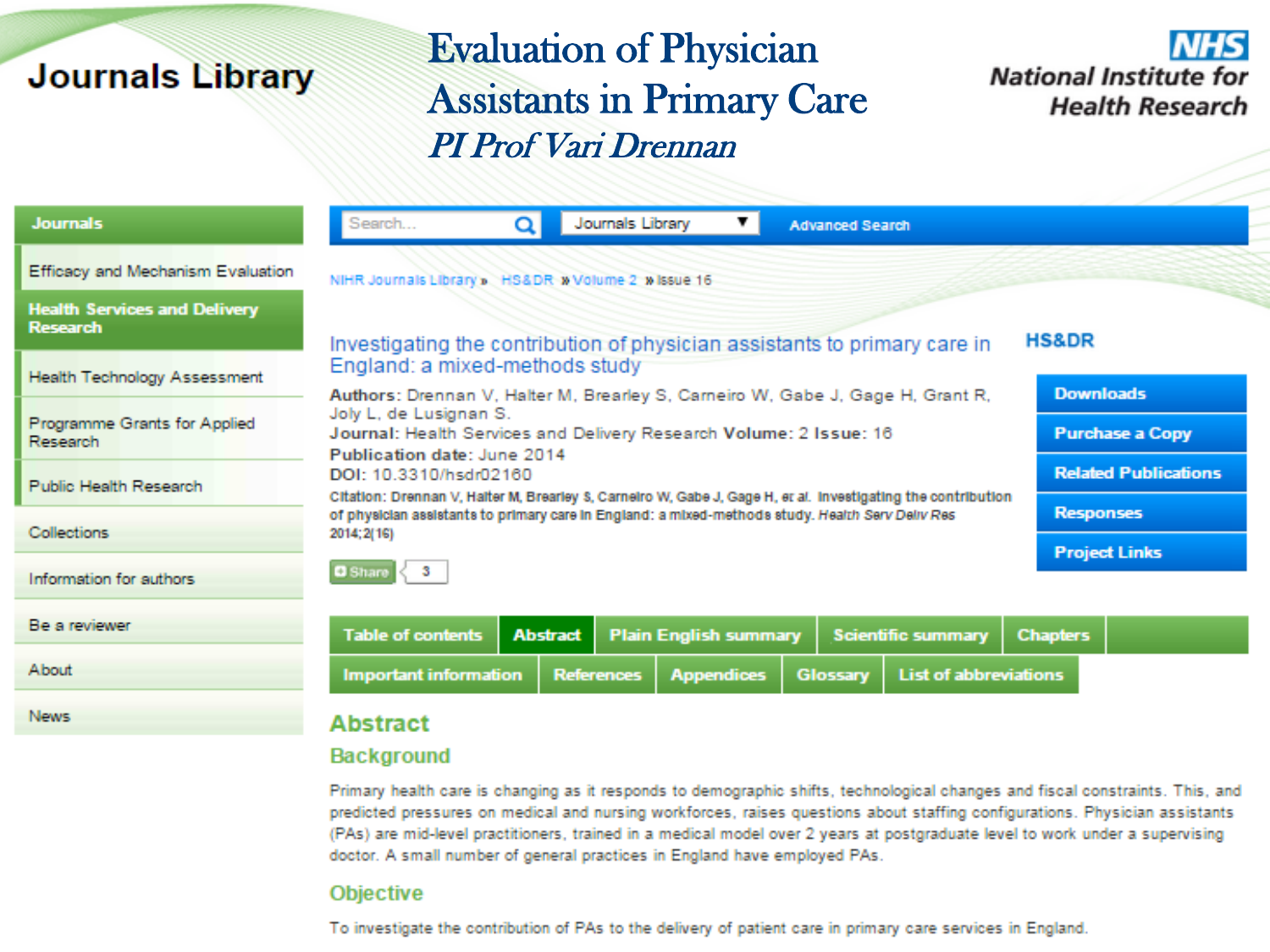

Drennan V, Halter M, Brearley S, Carneiro W, Gabe J, Gage H, Grant R, Joly L, de Lusignan S.

Investigating the contribution of physician assistants to primary care in England: a mixed-methods study. Health Serv Deliv Res 2014;2(16)

• <http://www.journalslibrary.nihr.ac.uk/hsdr/volume-2/issue-16>

Funding: National Institute for Health, Health Services and Delivery Research programme (project number 09-1801-1066).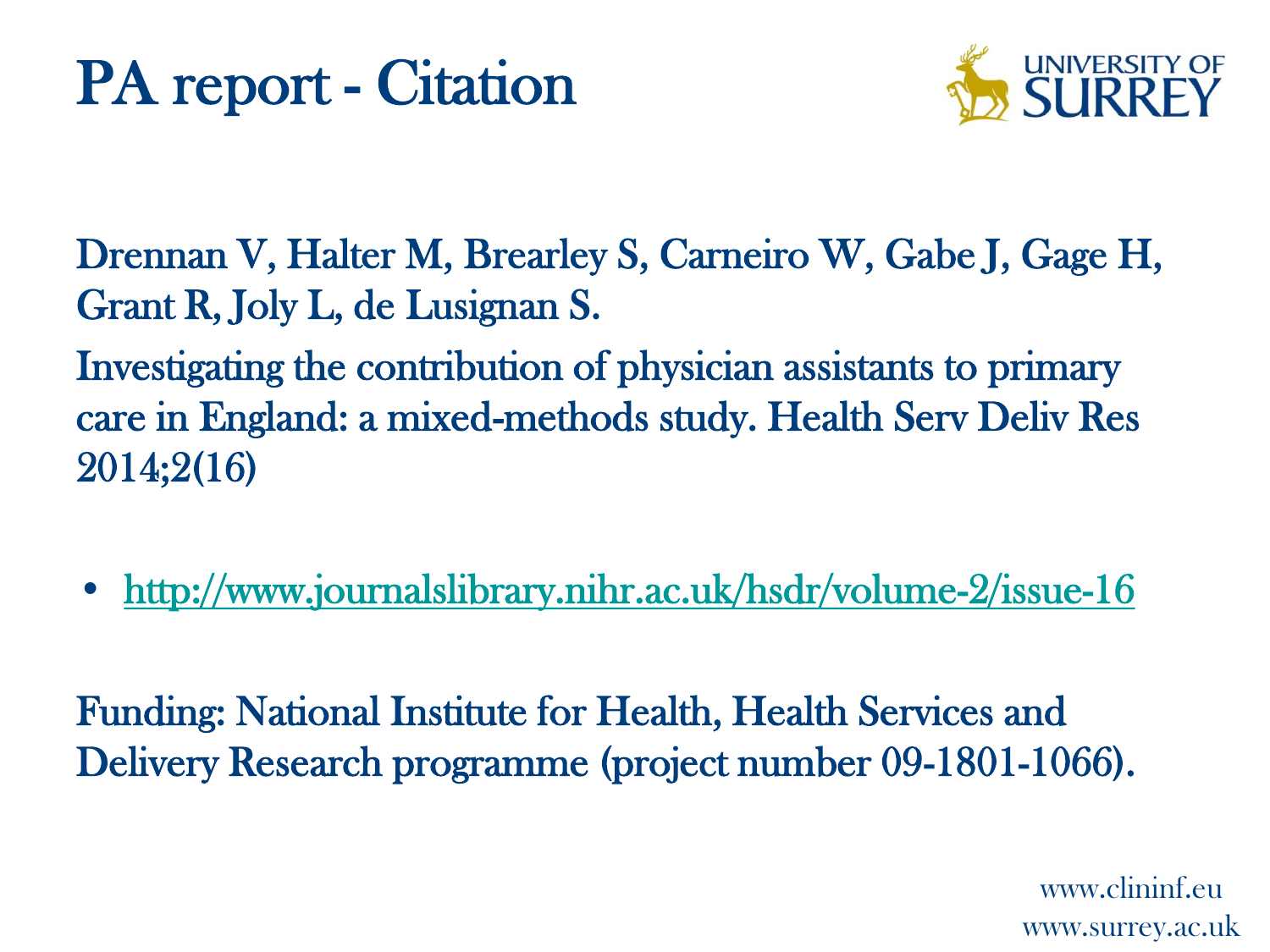

#### PART 1

#### Physician assistant (PA) training & role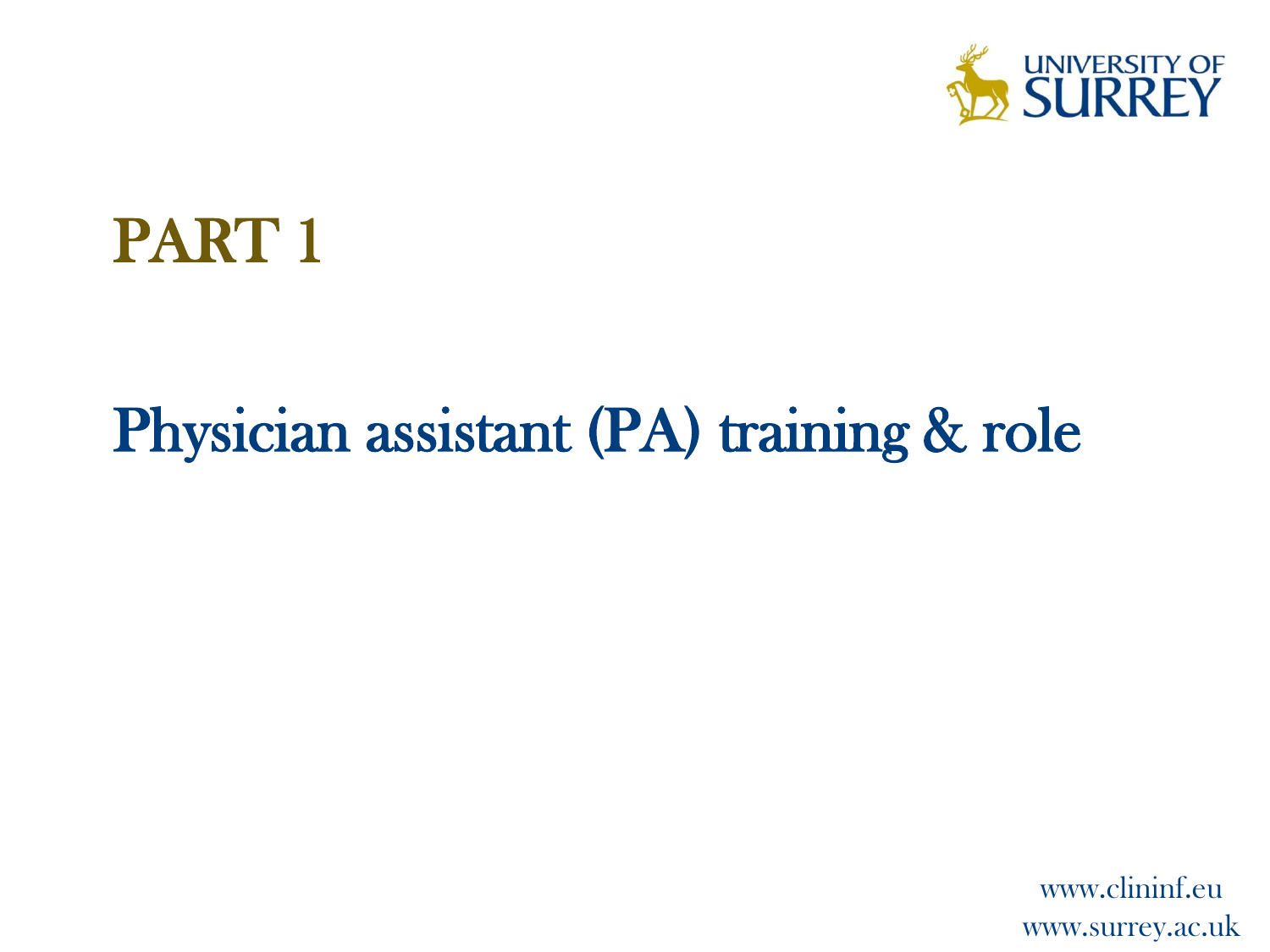## PA training & role



- Mid-level practitioners
- Two-year medical model training
- Initial degree in a science
- Courses
	- University of Aberdeen
	- University of Birmingham
	- St George's Medical School at the University of London
	- University of Worcester (from September 2014)
	- University of Wolverhampton (from September 2014)
	- Plymouth University Peninsula School of Medicine (from January 2015).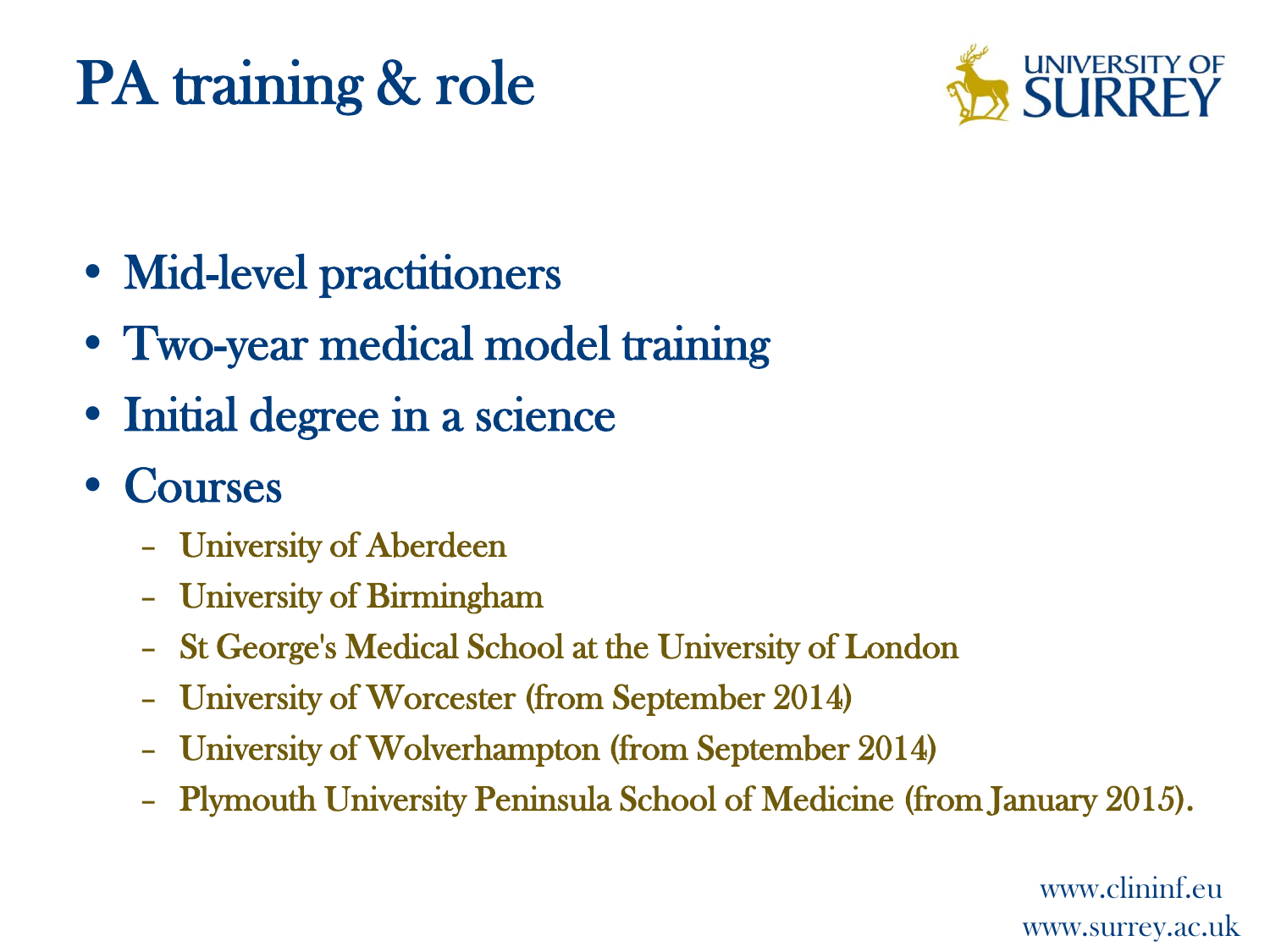## Physician Associate – NHS Careers



| Home                     | <b>Working in the NHS</b>   | Explore by career          | Explore by who you are                                                                                                                                                                                                       | Careers                                                                         | <b>NHS</b> |  |  |  |
|--------------------------|-----------------------------|----------------------------|------------------------------------------------------------------------------------------------------------------------------------------------------------------------------------------------------------------------------|---------------------------------------------------------------------------------|------------|--|--|--|
| <b>Explore by career</b> |                             |                            |                                                                                                                                                                                                                              |                                                                                 |            |  |  |  |
|                          | Allied health professions   |                            | NHS Careers > Explore by career > Doctors > Careers in medicine > Physician associate                                                                                                                                        | Enter a search term<br>Search                                                   |            |  |  |  |
|                          | Ambulance service team      |                            | Physician associate                                                                                                                                                                                                          |                                                                                 |            |  |  |  |
| Dental Team              |                             |                            | Physician associates support doctors in the diagnosis and management of                                                                                                                                                      | NHS Jobs                                                                        |            |  |  |  |
| <b>Doctors</b>           |                             |                            | patients. They are trained to perform a number of roles including:                                                                                                                                                           | Search current vacancies, find jobs that match your                             |            |  |  |  |
|                          | Careers in medicine         | • taking medical histories |                                                                                                                                                                                                                              | skills, and apply online.                                                       |            |  |  |  |
|                          | Anaesthetics                | • performing examinations  |                                                                                                                                                                                                                              | Careers A-7                                                                     |            |  |  |  |
|                          | Emergency medicine          | · diagnosing illnesses     |                                                                                                                                                                                                                              | There are hundreds of different roles in the NHS.                               |            |  |  |  |
|                          | General practice            | • analysing test results   | · developing management plans.                                                                                                                                                                                               | Explore the A to Z list and find the career for you.                            |            |  |  |  |
|                          | Medic ine                   |                            |                                                                                                                                                                                                                              | FAQs                                                                            |            |  |  |  |
|                          | Obstetrics and gynaecology  |                            | They work under the direct supervision of a doctor.                                                                                                                                                                          | Find answers to frequently asked questions about                                |            |  |  |  |
|                          | Ophthalmology               | Training                   |                                                                                                                                                                                                                              | working in the NHS.                                                             |            |  |  |  |
|                          | <b>Paediatrics</b>          |                            | Physician associate training lasts two years, with students studying for 46-48                                                                                                                                               | Download leaflets                                                               |            |  |  |  |
|                          | Pathology                   | weeks each year.           |                                                                                                                                                                                                                              | Details of dozens of different careers.                                         |            |  |  |  |
|                          | Psychiatry                  |                            | Although it invoves many aspects of an undergradaute or post-graduate                                                                                                                                                        |                                                                                 |            |  |  |  |
|                          | Radiology                   |                            | medical degree, it focuses principally on general adult medicine in hospital and general practice, rather than                                                                                                               | Course finder<br>Find details of clinical study courses.                        |            |  |  |  |
|                          | Surgery                     | specialty care.            |                                                                                                                                                                                                                              |                                                                                 |            |  |  |  |
|                          | <b>Physician associate</b>  |                            | Training will include significant theoretical learning in the key areas of medicine. There will also be 1,600 hours                                                                                                          | Come back to nursing                                                            |            |  |  |  |
|                          | Training to become a doctor |                            | of clinical training, taking place in a range of settings, including 350 hours in general hospital medicine. You'll<br>also typically spend 80 hours in mental health, surgery, obstetrics and gynaecology, and paediatrics. | If you've ever thought about returning to nursing.<br>now is the time to do it. |            |  |  |  |
|                          | Skills required             |                            |                                                                                                                                                                                                                              |                                                                                 |            |  |  |  |

#### www.nhscareers.nhs.uk/explore-by-career/doctors/careers-inwww.surrey.ac.uk medicine/physician-associate/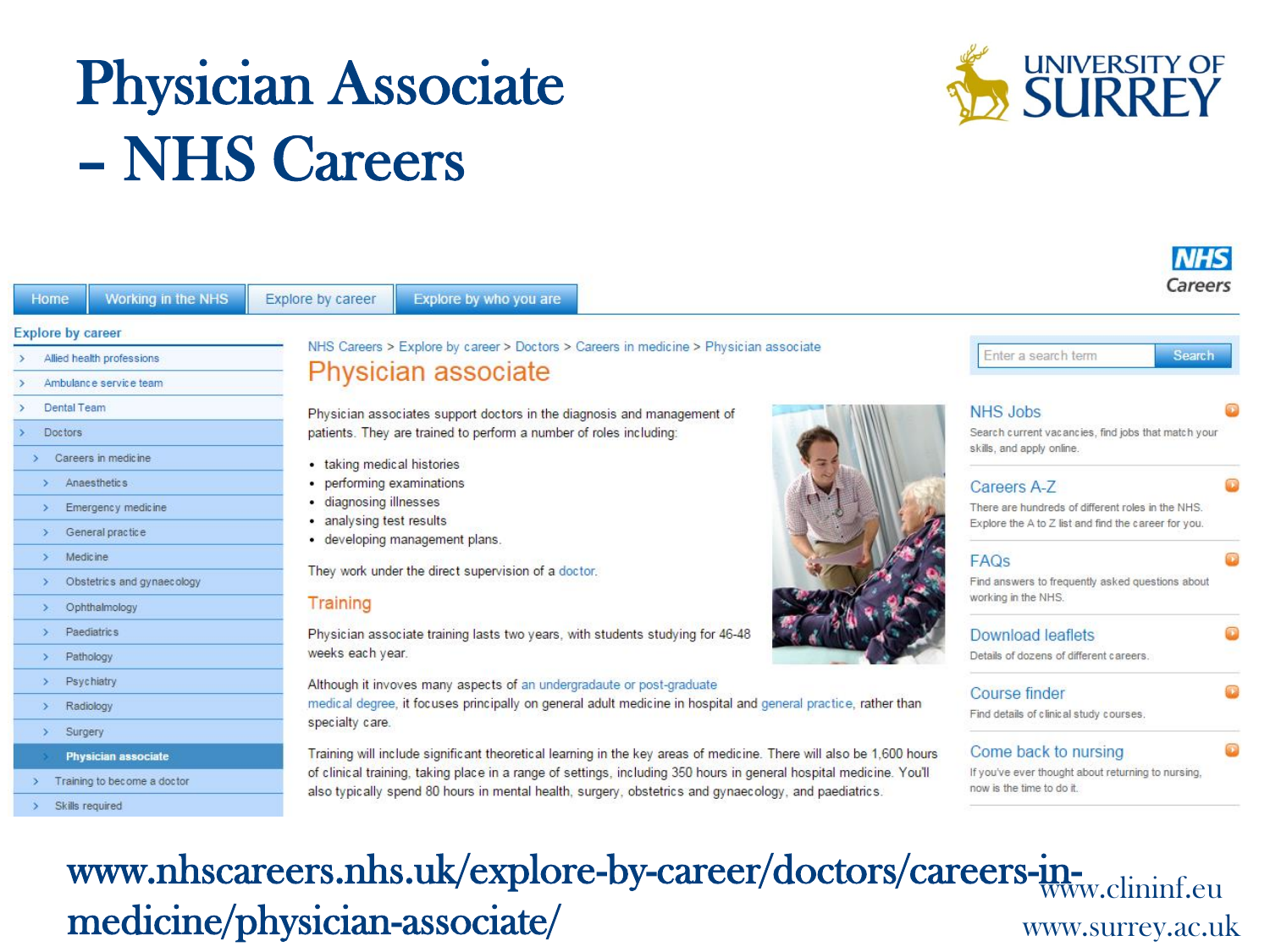The UK Physician Assistant (PA)



The UK PA role has been defined :

"a new healthcare professional who, while not a doctor, works to the medical model, with the attitudes, skills and knowledge base to deliver holistic care and treatment within the general medical and/or general practice team under defined levels of supervision."

[DH,RCGP, RCP The Competence and Curriculum Framework for the Physician Assistant. 2006 ]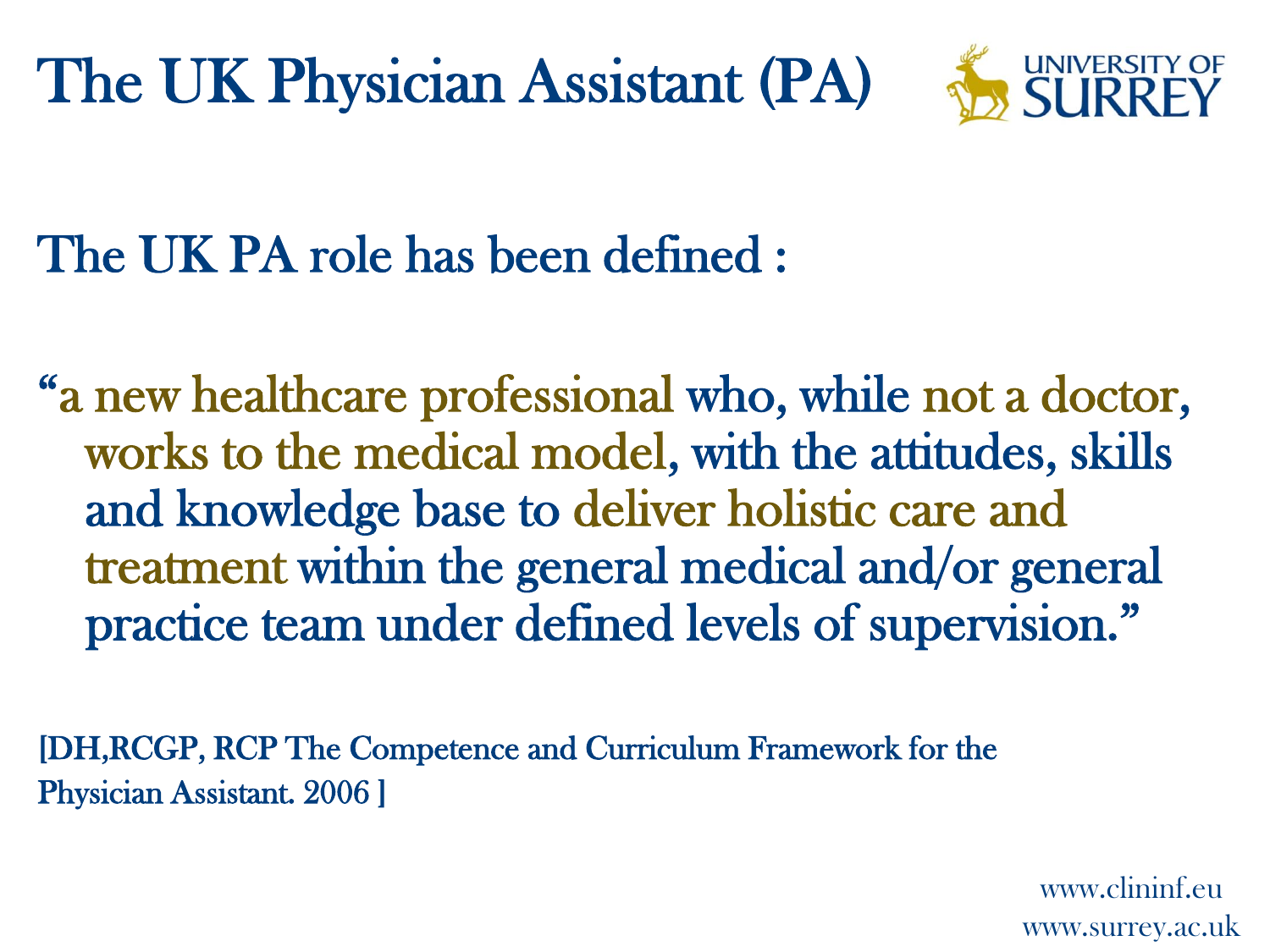## Registration / Regulation



- Recommended registration on Physician Associate Managed Voluntary Register (PAMVR)
	- http://pamvr.org.uk/
- UK Physician Assistant Association (UKAPA) & the UK & Ireland Universities Board for PA Education (UKIUBPAE) suggest compulsory for employment

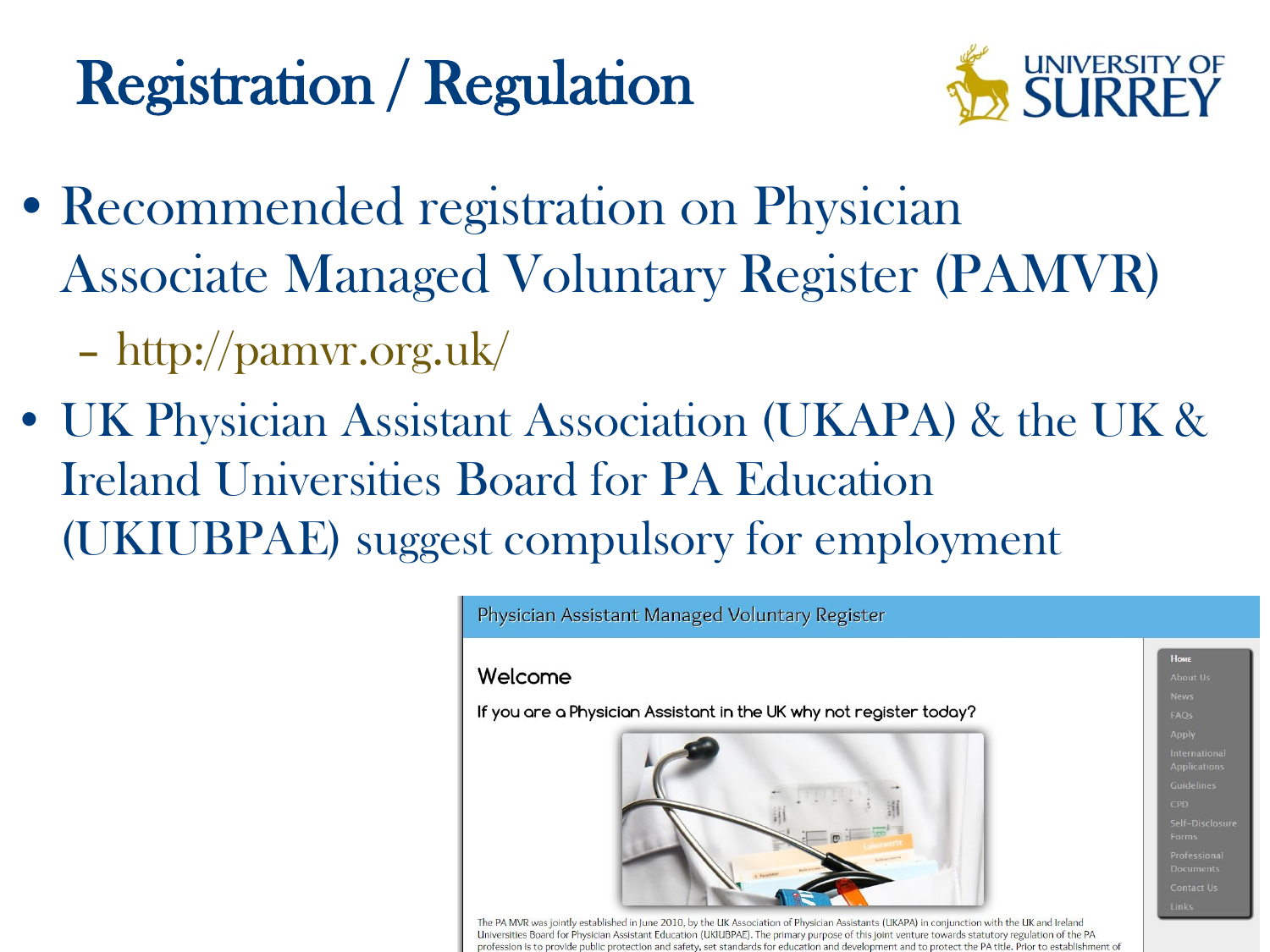

#### PART 2

### Role in acute & chronic disease management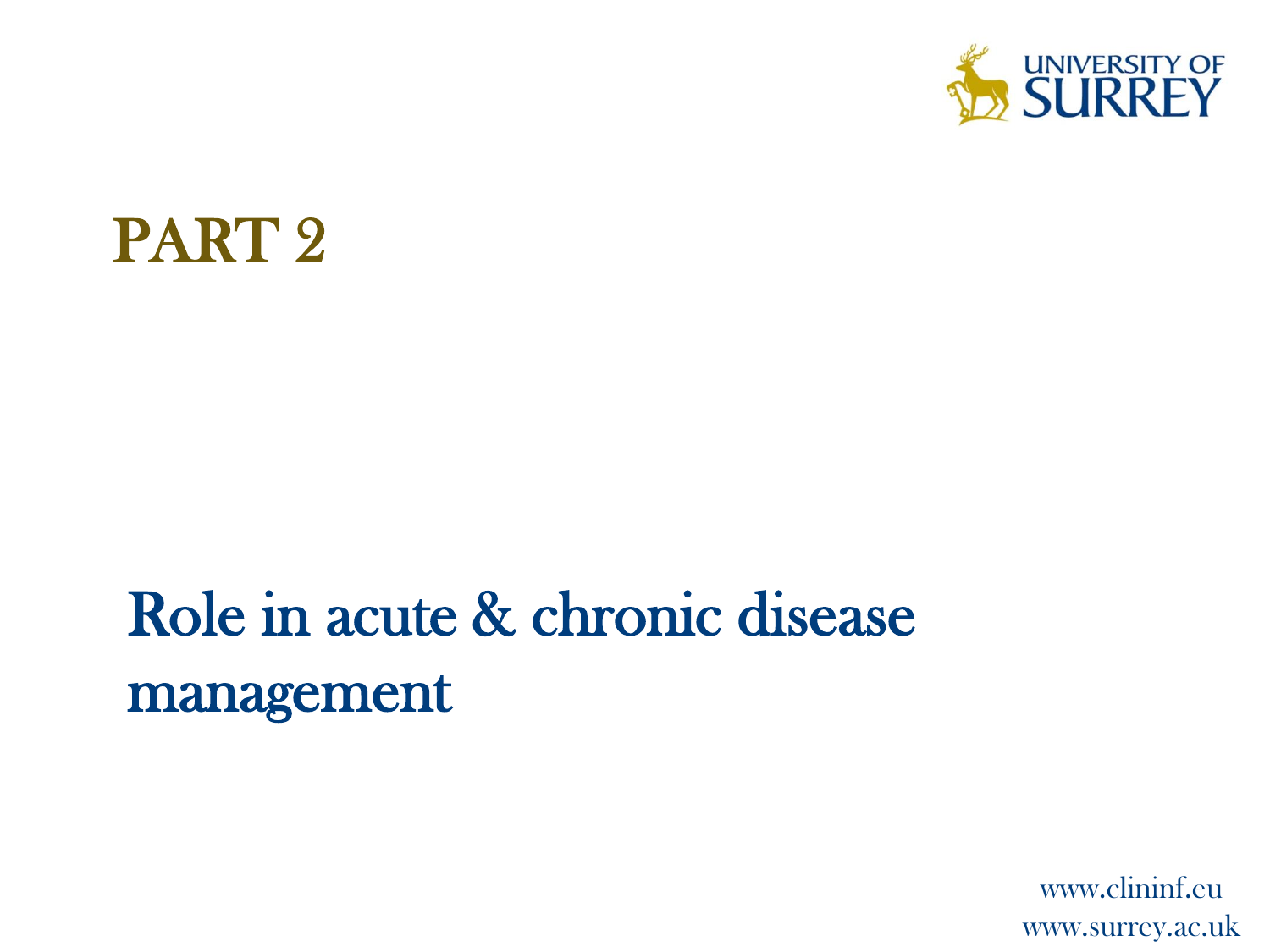

#### PAs generally were used for acute problems

Also saw people with chronic disease – but generally less complex cases

Generally PAs made better "more appropriate" medical records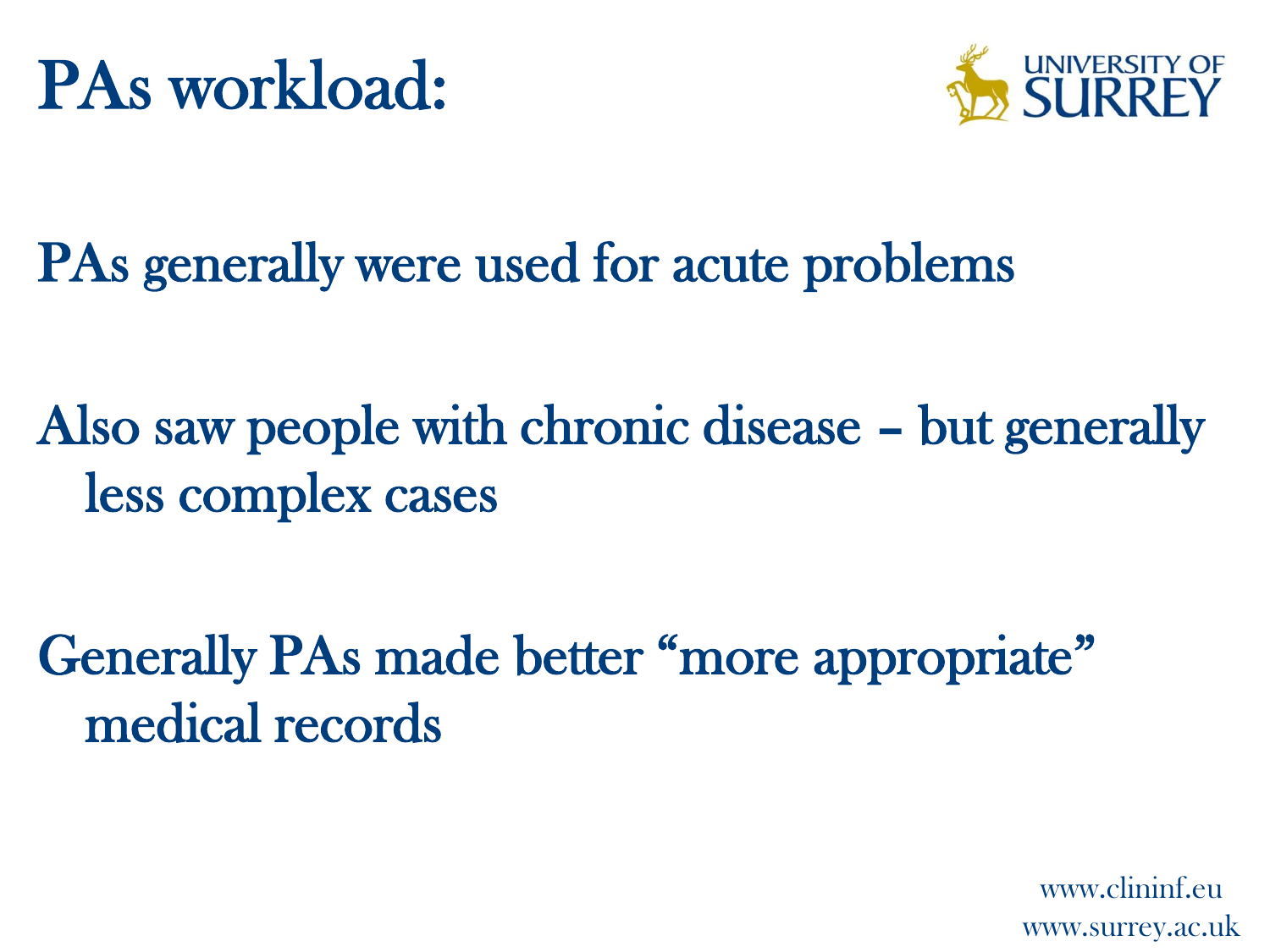How the patients PAs see differ (from our evaluation Slide 5):



- PAs see younger patients than the GPs ( $p \le 0.001$ ), with higher deprivation ( $p \leq 0.001$ )
- GPs were consulted by patients with more co-morbidities, who attended the practice more often & a higher number of repeat prescriptions
- PAs saw more patients with 'minor/symptoms'
- www.clininf.eu • GPs saw more patients classified as 'chronic' or 'acute'  $(p < 0.001)$

www.surrey.ac.uk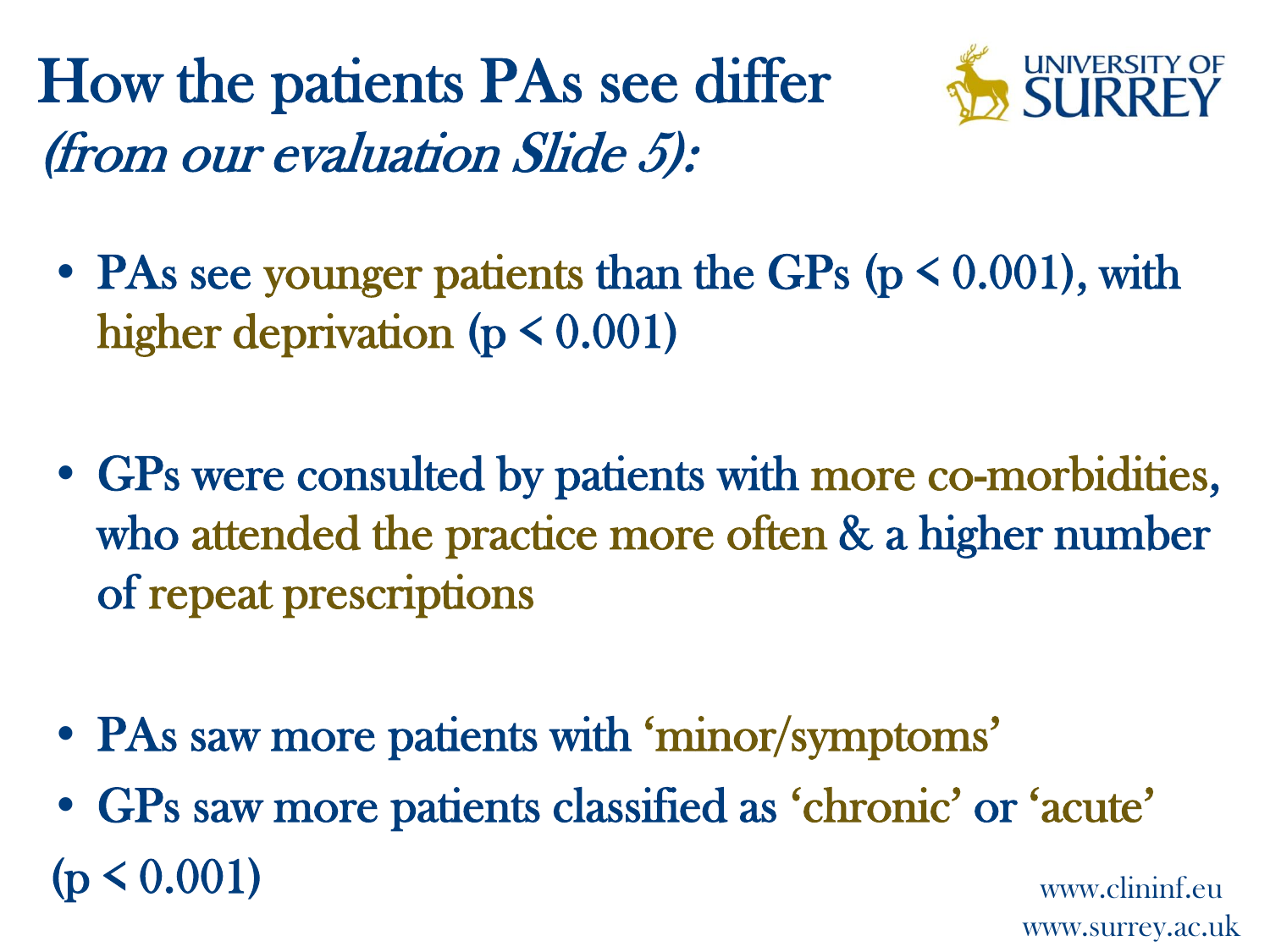

#### PART 3

#### PAs in the business of primary care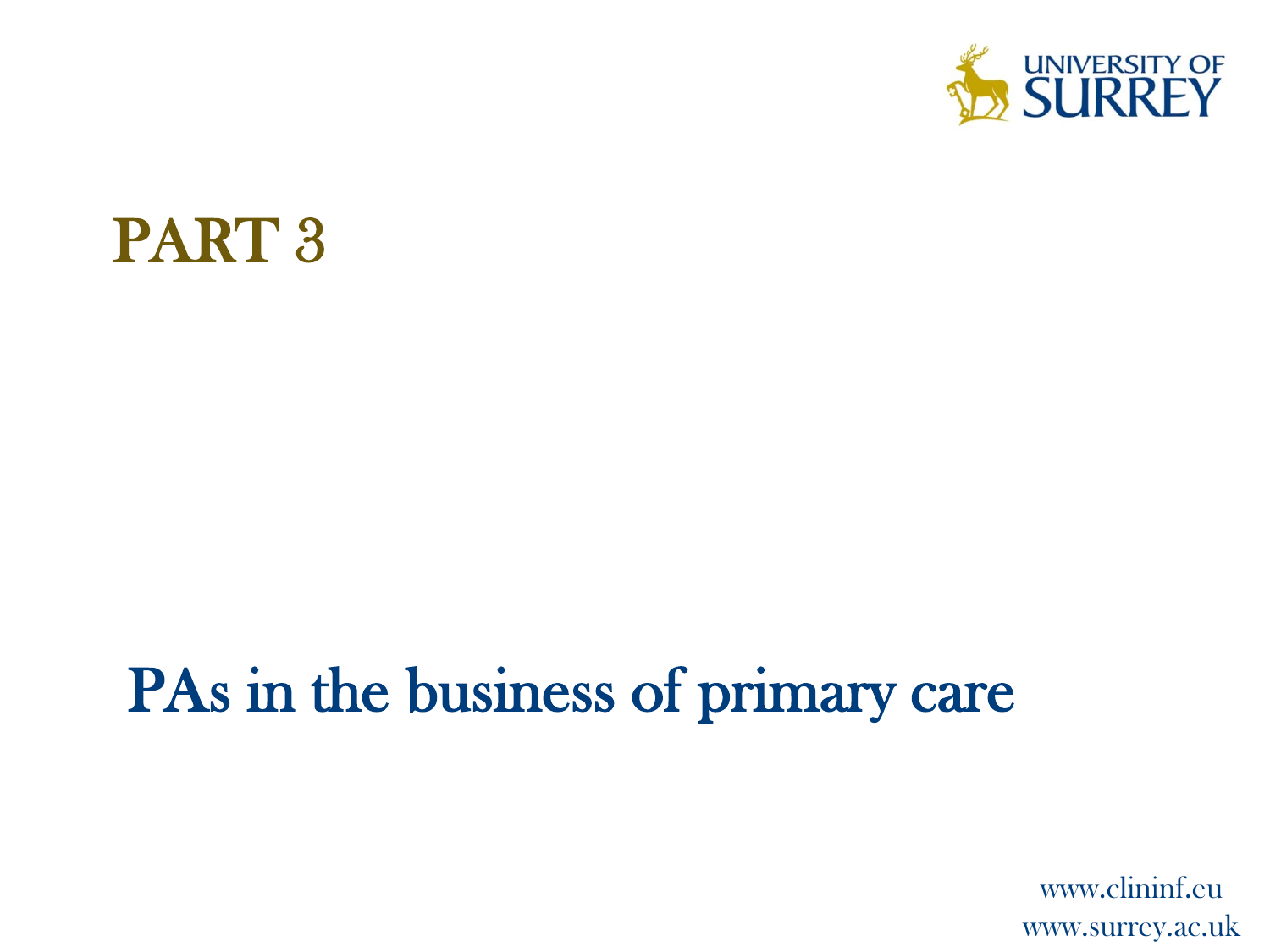#### Business issues:



- Patients were satisfied with PA consultations
	- However they wanted the choice
- The supervising GP has to sign the prescription – This involves interruptions
- Blinded to who whether GPs or PAs experienced GP tutors & trainers could not differentiate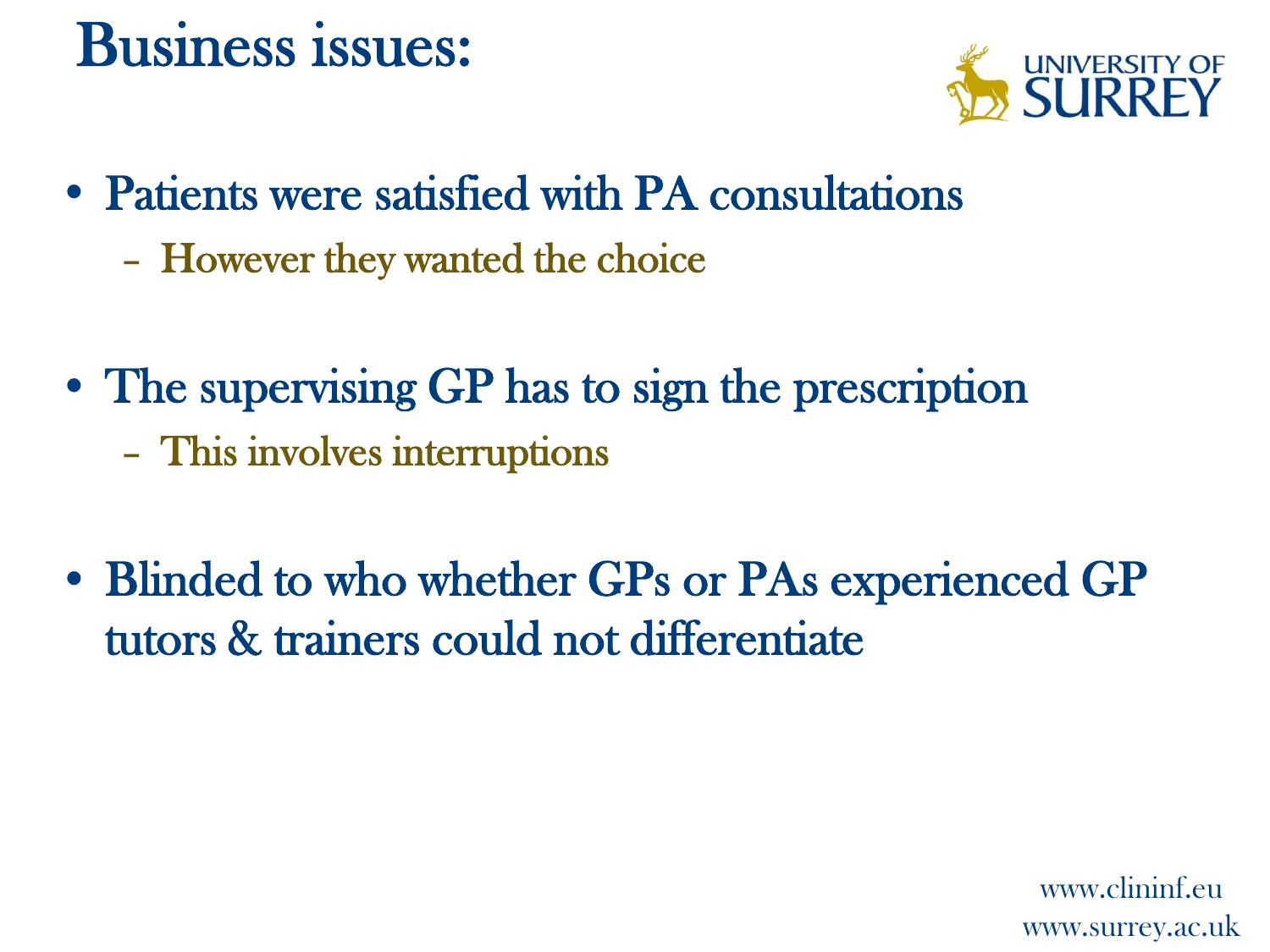Economic evaluation (from our evaluation Slide 5)



- Mean consultation time for PAs >GPs
	- 16.79 *vs.* 11.23 minutes
- GP & PA consultations cost £3.08 and £1.67 per minute
- Taking consultation lengths of 11.7 minutes  $\omega$  £36 and 15 minutes @ £25), consultation costs within this study of £34.36 (GP) and £28.14 (PA)
- Apparent cost advantage (£6.22) of PAs may be eroded
	- E.g. Interruptions to GPS for signing PA prescriptions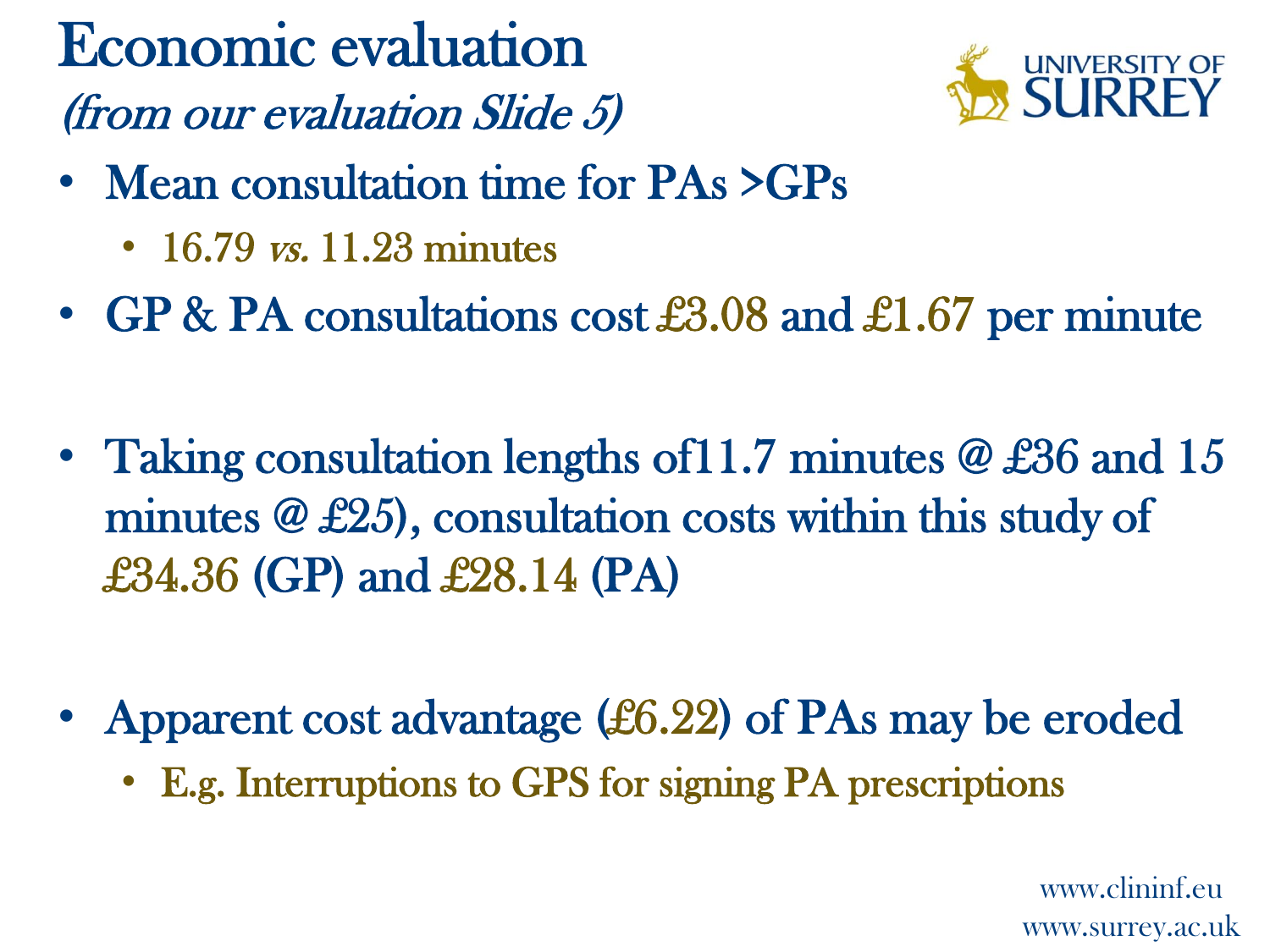## Workforce flexibility



#### • PAs are a flexible workforce

- Cheap to train
- Rapid to train
- Cheap to employ
	- The physician assistant role is bands 6-7 on the NHS Agenda for Change pay scale. Salaries from £24,000 -£38,000.
	- Experienced physician assistants from the US working in the UK are currently earning around £40,000.
	- www.sgul.ac.uk//courses/postgraduate/.../physician.../faqs-for-website.pdf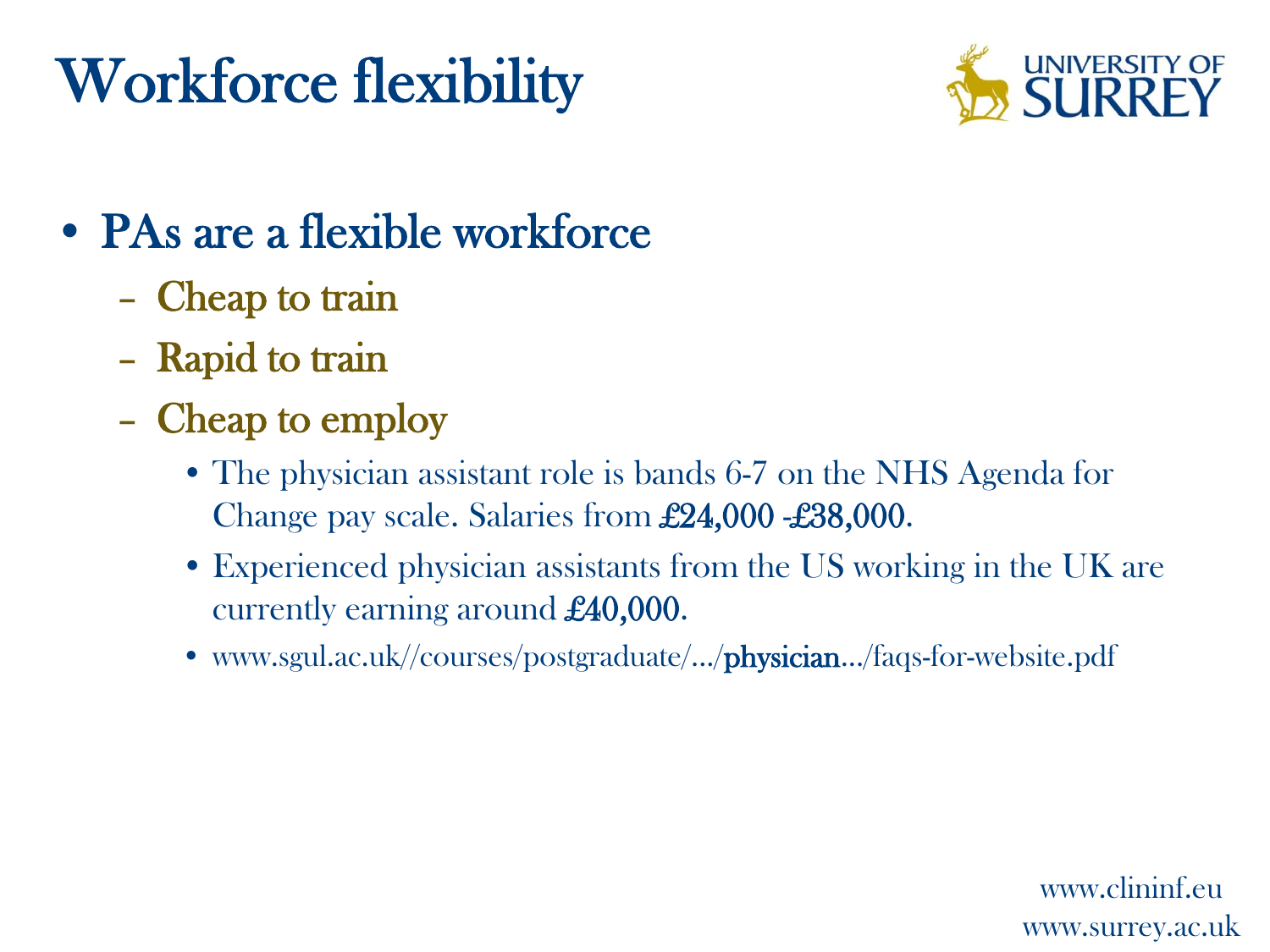

#### Discussion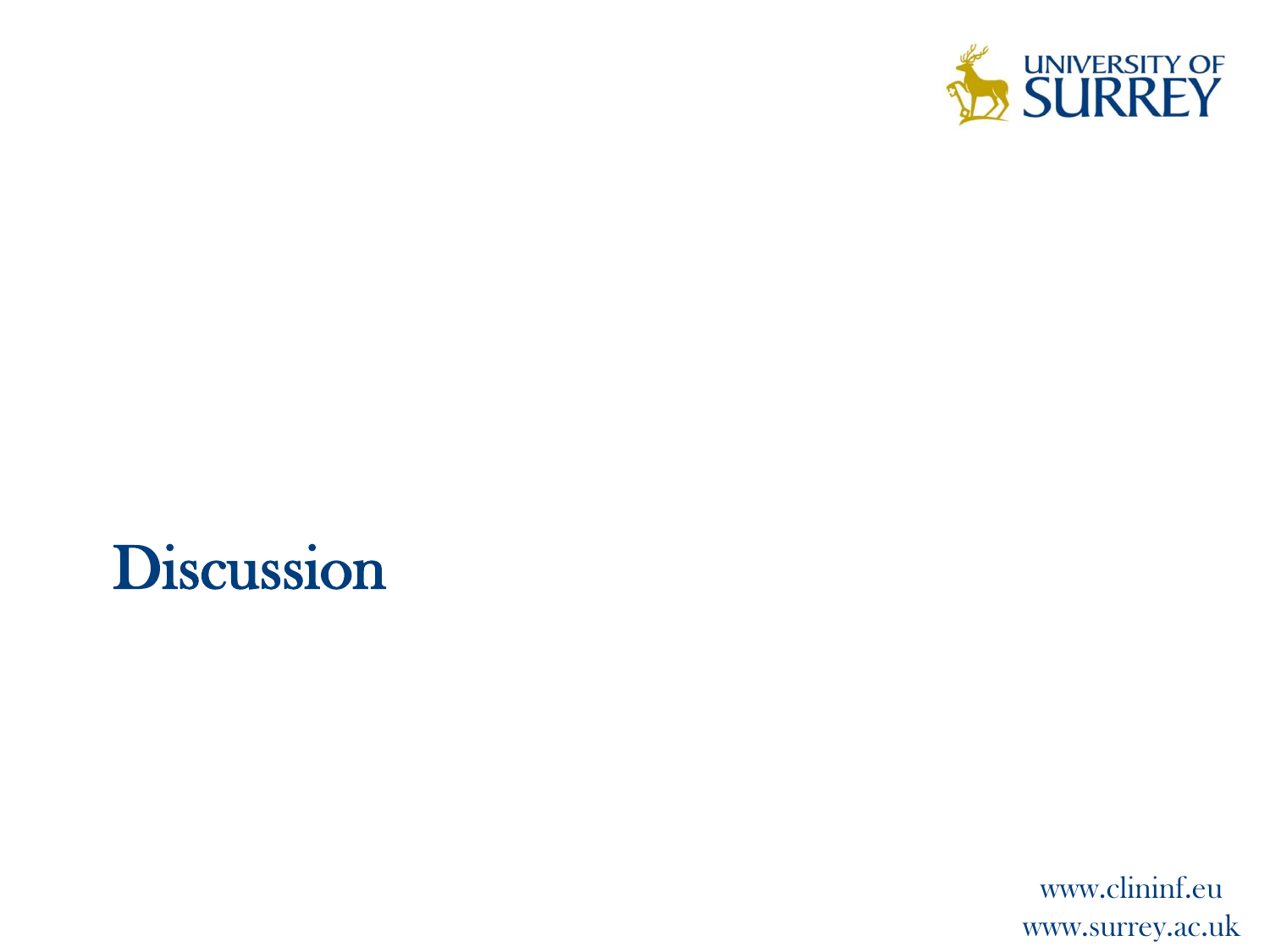### Discussion:



- PAs add a flexible dimension to the primary care workforce
- They see patients according to the medical model
	- generally more acute and minor problems
- PAs achieve high levels of patient satisfaction
- Issues:
	- Prescribing
	- Regulation
	- Who knows about them?
- PAs should be carefully considered as part of the skillmix of primary health care teams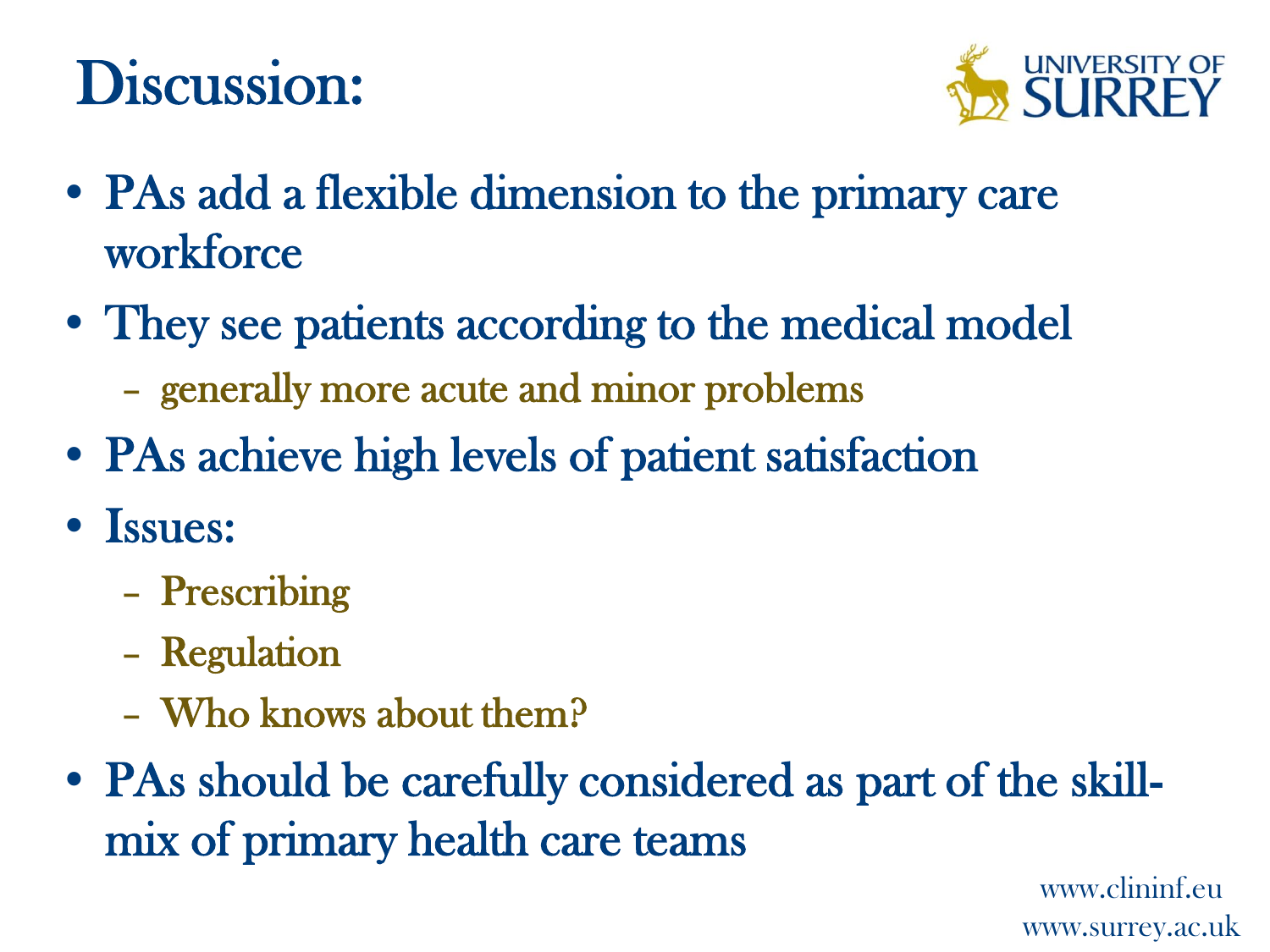

#### Thanks for listening

# The deployment & role of

#### physician assistants/associates in practice

Simon de Lusignan

s.lusignan@surrey.ac.uk